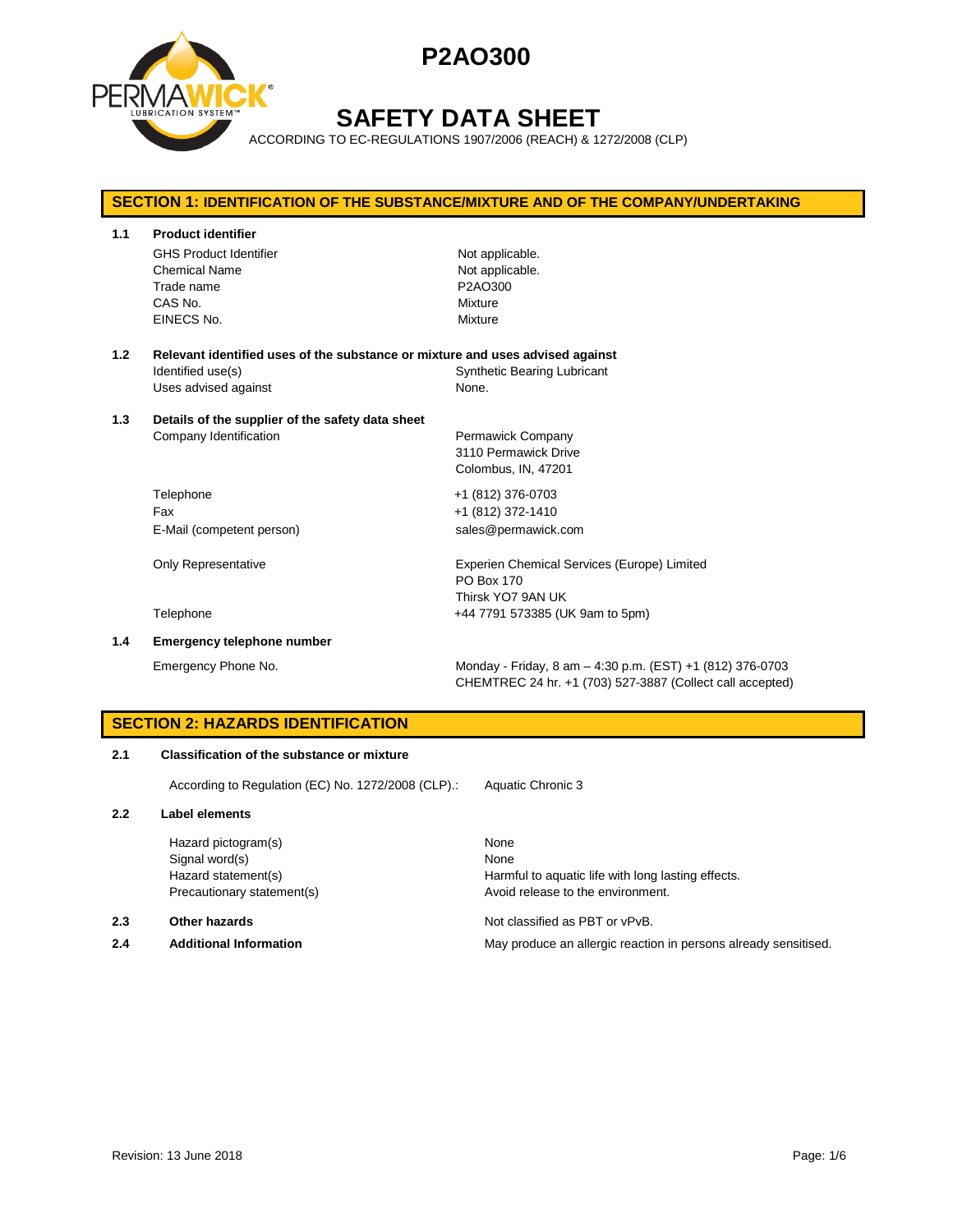## **SECTION 3: COMPOSITION/INFORMATION ON INGREDIENTS**

### **3.2 Mixtures**

Regulation (EC) No. 1272/2008 (CLP).

|                                                         |           | EC No. and | According to Regulation (EC) No. |
|---------------------------------------------------------|-----------|------------|----------------------------------|
| Hazardous ingredient(s)                                 | $%$ W/W   | CAS#       | 1272/2008 (CLP)                  |
|                                                         |           | 215-548-8  | Repr. 2; H361                    |
| tris(methylphenyl) phosphate ^                          | $0 - 1.0$ | 1330-78-5  | Aquatic Acute 1: H400            |
|                                                         |           |            | Aquatic Chronic 1; H410          |
|                                                         |           |            | Skin Irrit. 2: H315              |
| 1-H benzotriazole-1-methanamine, N,N-bis(2-ethylhexyl)- | $0 - 0.1$ | -----      | Skin Sens. 1; H317               |
| methyl- ^                                               |           | 94270-86-7 | Aquatic Acute 1: H400            |
|                                                         |           |            | Aquatic Chronic 2; H411          |

^ Not yet subject to REACH registration.

**3.3 Additional Information -** Substances in the product which may present a health or environmental hazard, or which have been assigned occupational exposure limits, are detailed below. **None**

For full text of H/P phrases see section 16.

## **SECTION 4: FIRST AID MEASURES**



| 4.1 | Description of first aid measures                                             |                                                                                            |
|-----|-------------------------------------------------------------------------------|--------------------------------------------------------------------------------------------|
|     | Inhalation                                                                    | Unlikely to be required but if necessary treat symptomatically.                            |
|     | <b>Skin Contact</b>                                                           | Wash affected skin with soap and water.                                                    |
|     | Eye Contact                                                                   | Eyes should be washed with plenty of water. If symptoms occur<br>obtain medical attention. |
|     | Ingestion                                                                     | Unlikely to be required but if necessary treat symptomatically.                            |
| 4.2 | Most important symptoms and effects, both<br>acute and delayed                | None                                                                                       |
| 4.3 | Indication of any immediate medical<br>attention and special treatment needed | None                                                                                       |

|     | <b>SECTION 5: FIRE-FIGHTING MEASURES</b>                         |                                                                                                             |  |  |  |
|-----|------------------------------------------------------------------|-------------------------------------------------------------------------------------------------------------|--|--|--|
| 5.1 | <b>Extinguishing media</b>                                       |                                                                                                             |  |  |  |
|     | -Suitable Extinguishing Media<br>-Unsuitable Extinguishing Media | Extinguish with waterspray, dry chemical, sand or carbon dioxide.<br>None anticipated.                      |  |  |  |
| 5.2 | Special hazards arising from the substance or<br>mixture         | This product may give rise to hazardous fumes in a fire.                                                    |  |  |  |
| 5.3 | Advice for fire-fighters                                         | A self contained breathing apparatus and suitable protective clothing<br>should be worn in fire conditions. |  |  |  |

# **SECTION 6: ACCIDENTAL RELEASE MEASURES**

**6.1 Personal precautions, protective equipment and emergency procedures**

Avoid skin contact. Avoid contact with eyes.

**6.2 Environmental precautions** Use appropriate container to avoid environmental contamination.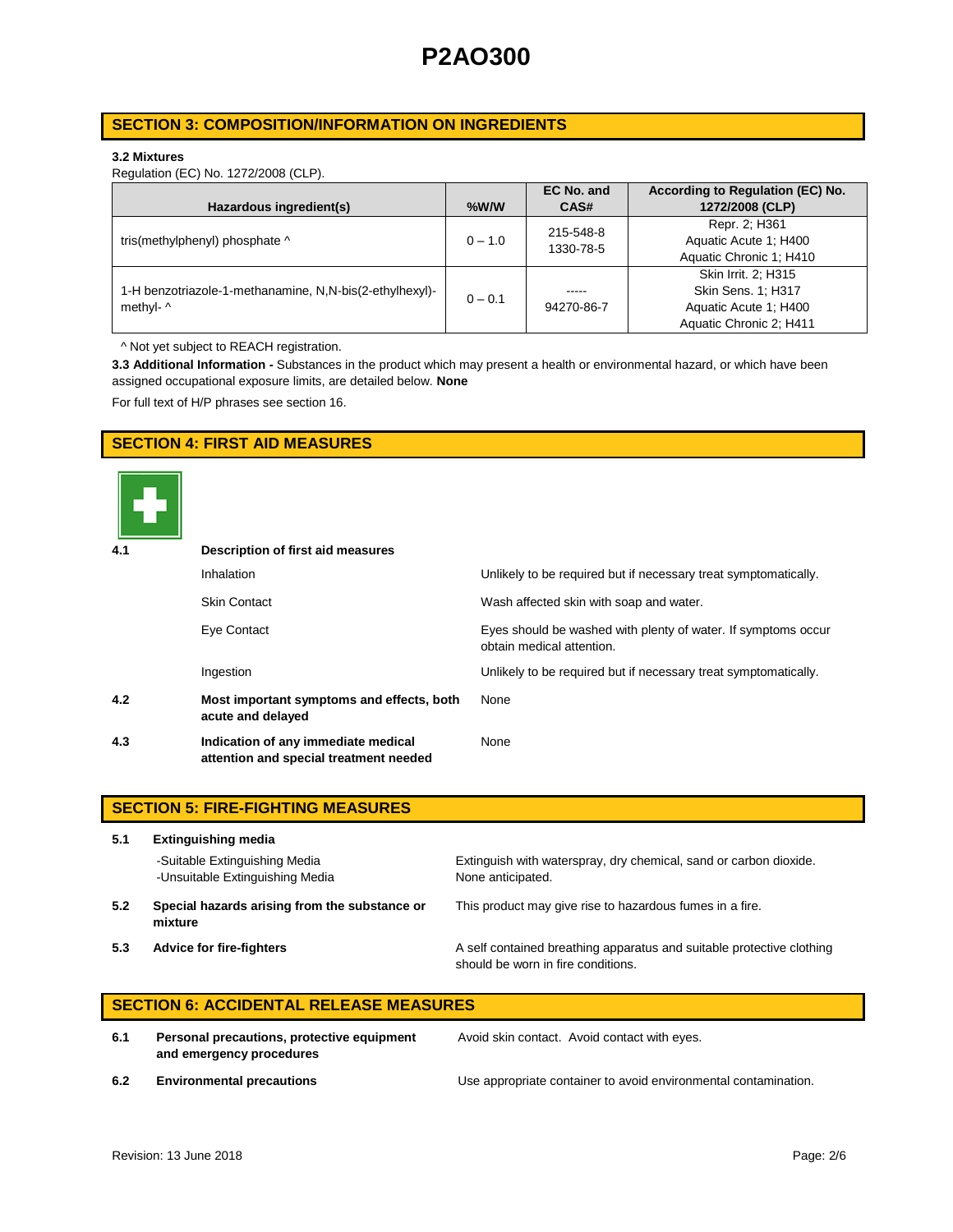**6.3 Methods and material for containment and cleaning up**

Contain and cover spilled substance with dry sand or earth or other suitable dry material. Transfer to a container for disposal or recovery.

- **6.4 Reference to other sections** None
- **6.5 Additional Information** None

- **SECTION 7: HANDLING AND STORAGE**
- **7.1 Precautions for safe handling Avoid skin contact. Avoid contact with eyes.**

**7.2 Conditions for safe storage, including any incompatibilities**

-Storage Temperature **Store at room temperature.** 

-Incompatible materials **Strong oxidising agents**.

**7.3 Specific end use(s) Lubricating agent** 

## **SECTION 8: EXPOSURE CONTROLS/PERSONAL PROTECTION**

### **8.1 Control parameters**

**8.1.1 Occupational exposure limits**

|                   |                | LTEL (8 hr TWA | LTEL (8 hr                | <b>STEL</b> | <b>STEL</b>     |       |
|-------------------|----------------|----------------|---------------------------|-------------|-----------------|-------|
| <b>SUBSTANCE.</b> | <b>CAS No.</b> | ppm)           | $TWA$ ma/m <sup>3</sup> ) | (ppm)       | $(m\alpha/m^3)$ | Note: |
| None              | ----           | ----           | ----                      | ----        | ----            |       |

| <b>Biological limit value</b> |                   |                |                               |          |
|-------------------------------|-------------------|----------------|-------------------------------|----------|
| Limit value type              |                   |                |                               |          |
| (country of origin)           | <b>SUBSTANCE.</b> | <b>CAS No.</b> | <b>Biological limit value</b> | Note:    |
| None known                    | ----              | ----           | ----                          | $\cdots$ |

| 8.1.2<br>8.2 | Recommended monitoring method<br><b>Exposure controls</b> | None                                                            |
|--------------|-----------------------------------------------------------|-----------------------------------------------------------------|
| 8.2.1        | Appropriate engineering controls                          | Not normally required.                                          |
| 8.2.2        | Personal protection equipment                             |                                                                 |
|              | Eye/face protection                                       | Safety spectacles.                                              |
|              | Skin protection (Hand protection/ Other)                  | Not normally required.                                          |
|              | Respiratory protection                                    | Not normally required.                                          |
|              | Thermal hazards                                           | Not normally required.                                          |
| 8.2.3        | <b>Environmental Exposure Controls</b>                    | Use appropriate container to avoid environmental contamination. |

Disposal should be in accordance with local, state or national legislation.Consult an accredited waste disposal contractor or the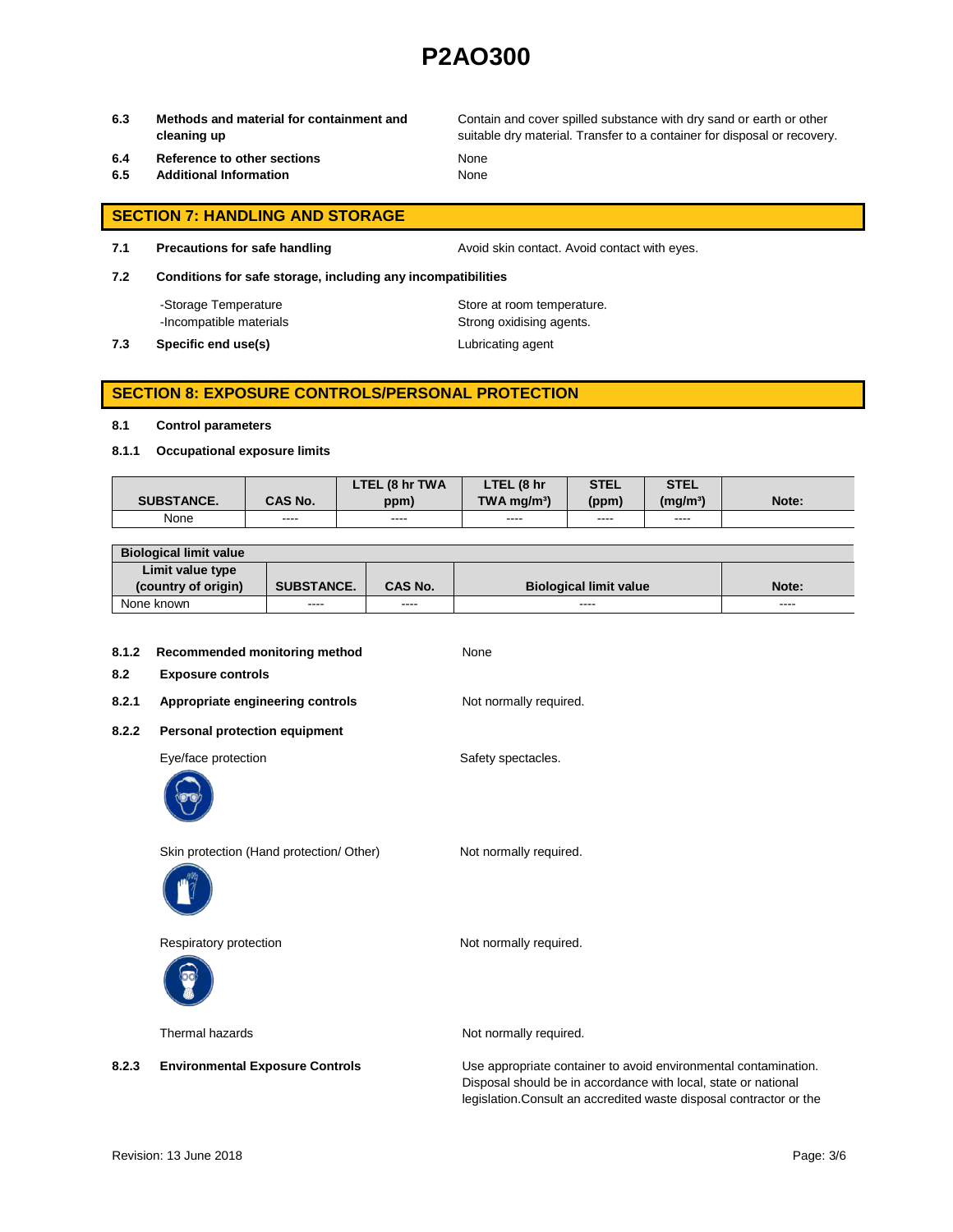local authority for advice.

## **SECTION 9: PHYSICAL AND CHEMICAL PROPERTIES**

#### **9.1 Information on basic physical and chemical properties**

| Appearance                                                 | Viscous liquid.                         |
|------------------------------------------------------------|-----------------------------------------|
| Colour.                                                    | Amber, Clear.                           |
| Odour                                                      | Faint Petroleum-Like                    |
| Odour threshold (ppm)                                      | Not available                           |
| pH (Value)                                                 | Not available                           |
| Melting point $(^{\circ}C)$ / Freezing point $(^{\circ}C)$ | Not available                           |
| Boiling point/boiling range (°C):                          | Not determined.                         |
| Flash point (°C)                                           | 230 - 270 [Open cup]                    |
| Evaporation rate                                           | Not applicable                          |
| Flammability (solid, gas)                                  | Not applicable                          |
| Explosive limit ranges                                     | Not applicable                          |
| Vapour pressure (Pascal)                                   | < 1                                     |
| Vapour density (Air=1)                                     | >1                                      |
| Density (g/ml)                                             | 0.83                                    |
| Solubility (Water)                                         | Insoluble.                              |
| Solubility (Other)                                         | Not available                           |
| Partition coefficient (n-Octanol/water)                    | Not available                           |
| Auto ignition point (°C)                                   | >282                                    |
| Decomposition temperature (°C)                             | Not available                           |
| Kinematic Viscosity (cSt) @ 40°C                           | 62.9 (Listed in: Product specification) |
| <b>Explosive properties</b>                                | Not explosive.                          |
| Oxidising properties                                       | Not oxidising.                          |
|                                                            |                                         |

**9.2 Other information Not available.** 

## **SECTION 10: STABILITY AND REACTIVITY**

| 10.1 | <b>Reactivity</b> |  |
|------|-------------------|--|
|      |                   |  |

- **10.2 Chemical stability** Stable.
- **10.3 Possibility of hazardous reactions** None anticipated.
- **10.4 Conditions to avoid** None
- **10.5 Incompatible materials** Oxidizers
- 10.6 **Hazardous Decomposition Product(s)** Carbon monoxide, Carbon dioxide

**Stable under normal conditions.** 

## **SECTION 11: TOXICOLOGICAL INFORMATION**

## **11.1 Information on toxicological effects**

## **11.1.1 Substances**

Not applicable

## **11.1.2 Mixtures - By analogy with similar materials:**

| Acute toxicity                    | Not available. |
|-----------------------------------|----------------|
| Skin corrosion/irritation         | Not available. |
| Serious eye damage/irritation     | Not available. |
| Respiratory or skin sensitization | Not available. |
| Germ cell mutagenicity            | Not available. |
| Carcinogenicity                   | Not available. |
| Reproductive toxicity             | Not available. |
| STOT - single exposure            | Not available. |
| STOT - repeated exposure          | Not available. |
| Aspiration hazard                 | Not available. |

## **11.1.3 Substances in preparations / mixtures**

1-H benzotriazole-1-methanamine, N,N-bis(2-ethylhexyl)-methyl- (CAS No.94270-86-7)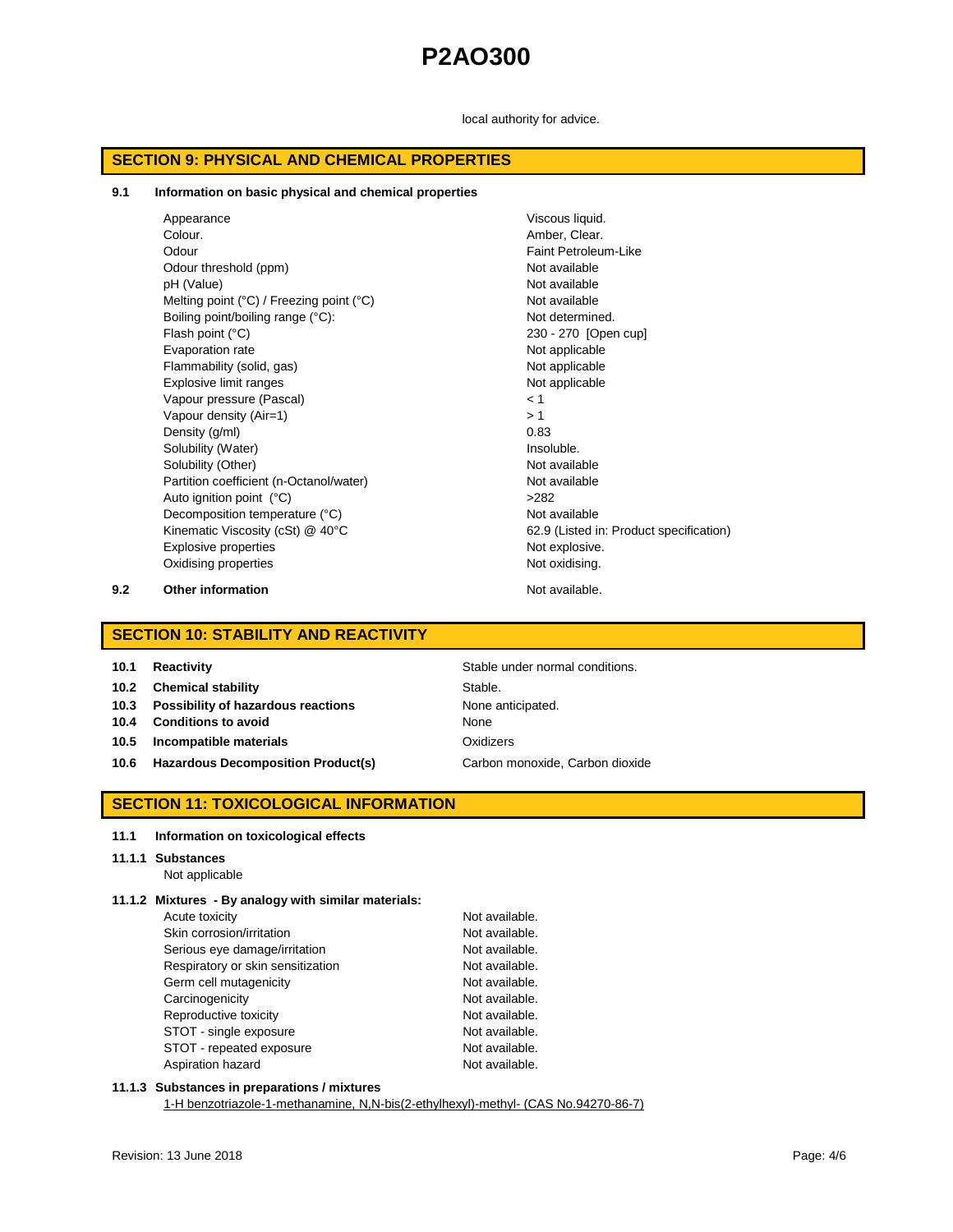|      | Acute toxicity                                                                                                                                                                                                                                   | Ingestion: LD50 3313 mg/kg (rat)<br>Inhalation: No data                                                                                                                                                                                                   |
|------|--------------------------------------------------------------------------------------------------------------------------------------------------------------------------------------------------------------------------------------------------|-----------------------------------------------------------------------------------------------------------------------------------------------------------------------------------------------------------------------------------------------------------|
|      | Skin corrosion/irritation<br>Serious eye damage/irritation<br>Respiratory or skin sensitization<br>Germ cell mutagenicity<br>Carcinogenicity<br>Reproductive toxicity<br>STOT - single exposure<br>STOT - repeated exposure<br>Aspiration hazard | Dermal: $LD50 > 2000$ mg/kg (rat)<br>May cause irritation.<br>May cause irritation.<br>May cause an allergic skin reaction.<br>Not to be expected.<br>Not to be expected.<br>Not to be expected.<br>Not to be expected.<br>Not to be expected.<br>No data |
|      | tris(methylphenyl) phosphate (CAS No. 1330-78-5)<br>Acute toxicity<br>Skin corrosion/irritation<br>Serious eye damage/irritation<br>Respiratory or skin sensitization<br>Germ cell mutagenicity<br>Carcinogenicity                               | Ingestion: $LD50 > 20,000$ mg/kg (rat)<br>Inhalation: $LC50 > 11.1$ mg/l (rat) (1 hour(s))<br>Dermal: LD50 3.7 g/kg (rabbit)<br>Slightly irritant (Skin).<br>Non-irritant to rabbit eyes.<br>It is not a skin sensitiser.<br>Negative<br>No data          |
|      | Reproductive toxicity                                                                                                                                                                                                                            | Suspected of damaging fertility or the unborn child.<br>$LOAEL = 20$ mg/kg (Developmental)<br>$NOEL = 20$ mg/kg (Maternal)                                                                                                                                |
| 11.2 | STOT - single exposure<br>STOT - repeated exposure<br>Aspiration hazard<br>Other information                                                                                                                                                     | Not to be expected.<br>Not to be expected. Oral: $NOAEL = 1000$ mg/kg (rat)<br>No data<br>None known.                                                                                                                                                     |

# **SECTION 12: ECOLOGICAL INFORMATION**

| 12.1                                 | Toxicity -<br>Substances in preparations / mixtures                                                                                                         |                                                                                                                                                                                                                                                            |  |  |
|--------------------------------------|-------------------------------------------------------------------------------------------------------------------------------------------------------------|------------------------------------------------------------------------------------------------------------------------------------------------------------------------------------------------------------------------------------------------------------|--|--|
|                                      | 1-H benzotriazole-1-methanamine, N,N-bis(2-ethylhexyl)-methyl- (CAS No.94270-86-7)                                                                          |                                                                                                                                                                                                                                                            |  |  |
|                                      | <b>Acute toxicity</b>                                                                                                                                       | Fish: $LC50 = 1.3$ mg/l (96 hour) ( <i>Brachydanio rerio</i> )<br>Aquatic invertebrates: $EC50 = 2.05$ mg/l (48 hour) (D. magna)<br>Algae: $E L50 = 0.976$ mg/l (72 hour) (Desmodesmus subspicatus)                                                        |  |  |
|                                      | <b>Long Term Toxicity</b>                                                                                                                                   | Algae: $EC10 = 0.586$ mg/l (72 hour) (Desmodesmus subspicatus)                                                                                                                                                                                             |  |  |
|                                      | tris(methylphenyl) phosphate (CAS No. 1330-78-5)                                                                                                            |                                                                                                                                                                                                                                                            |  |  |
|                                      | <b>Acute toxicity</b>                                                                                                                                       | Fish LC50 = $0.06$ mg/l (96 hour) ( <i>Rainbow trout</i> )<br>Fish LC50 = 44.8 mg/l (96 hour) (Fathead minnow)<br>Aquatic invertebrates: $EC50 = 146 \mu g/l$ (48 hour) (D. magna)<br>Algae $EL50 > 2500 \mu g/l$ (72 hour) / (96 hour) (S. capricornutum) |  |  |
|                                      | <b>Long Term</b>                                                                                                                                            | Aquatic invertebrates: $NOEC = 0.011 - 0.019$ mg/l (Survival) (G.<br><i>pseudolimnaeus</i> )                                                                                                                                                               |  |  |
| 12.2<br>12.3<br>12.4<br>12.5<br>12.6 | Persistence and degradability<br><b>Bioaccumulative potential</b><br>Mobility in soil<br><b>Results of PBT and vPvB assessment</b><br>Other adverse effects | Not available<br>Not available<br>No data<br>Not classified as PBT or vPvB.<br>None known.                                                                                                                                                                 |  |  |